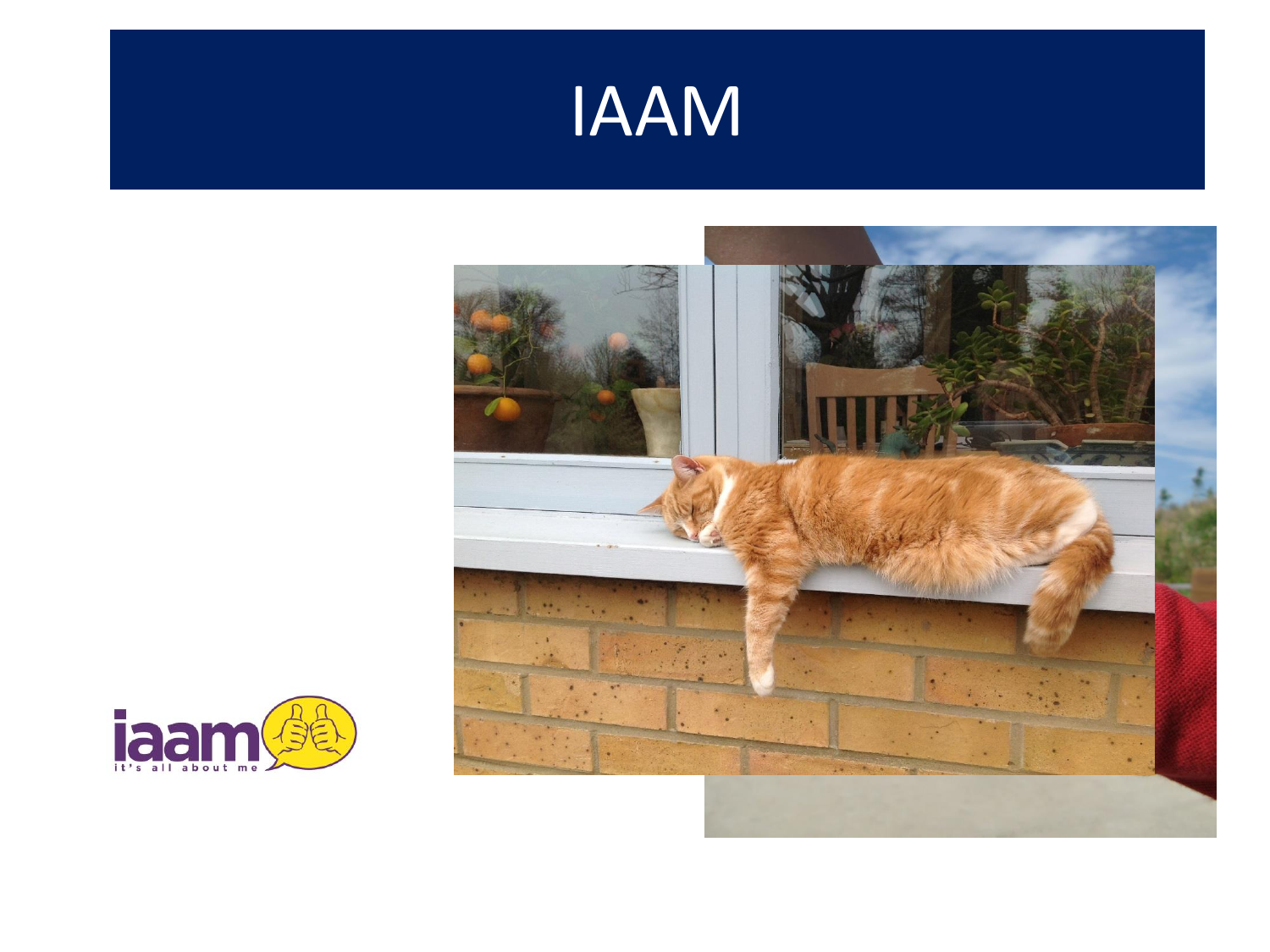# **"It's All About Me"** What is it? How does it work? Why does it work?

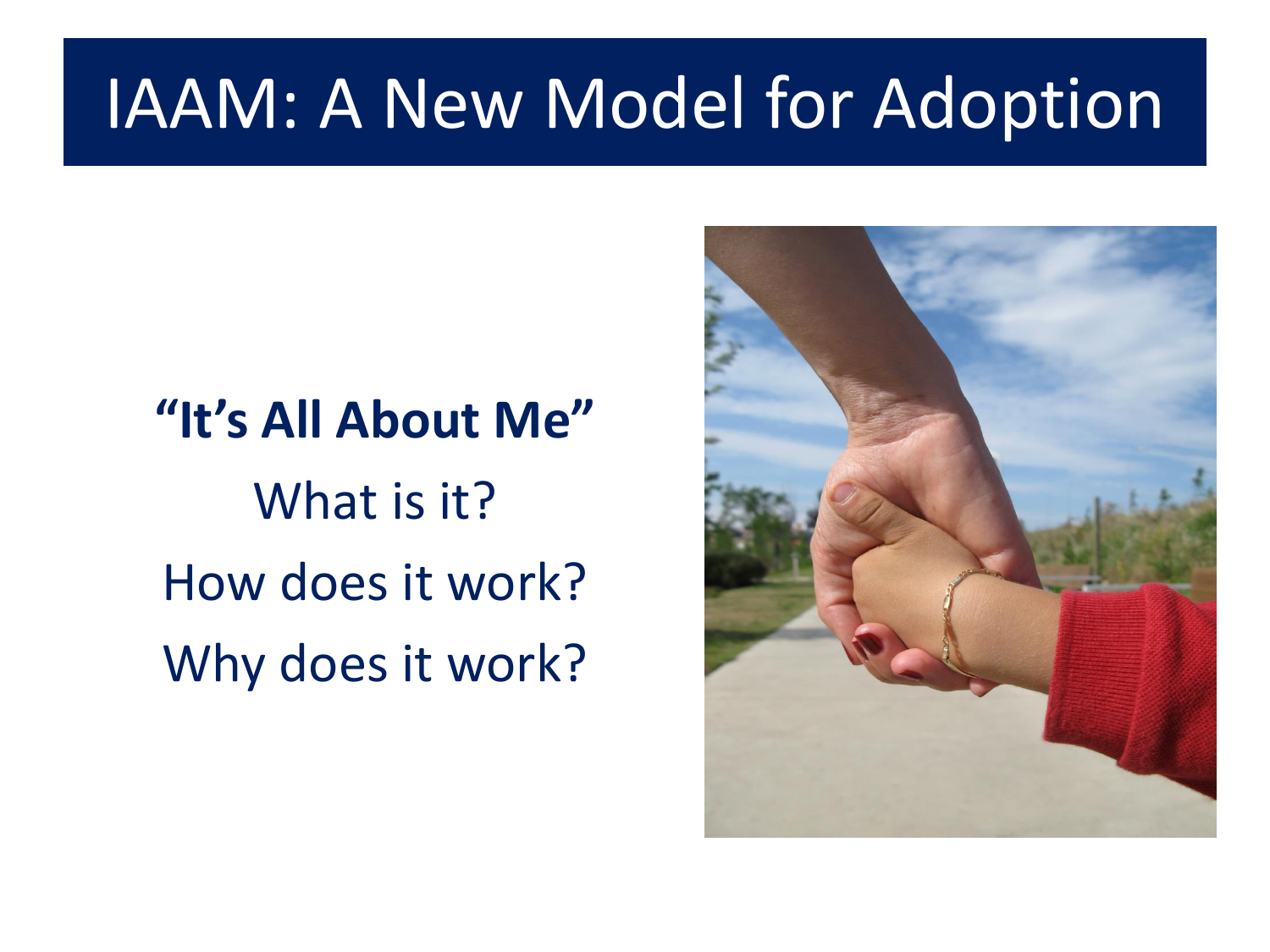#### **Finding families for 'harder to place' children'… …seeking permanence not just placement**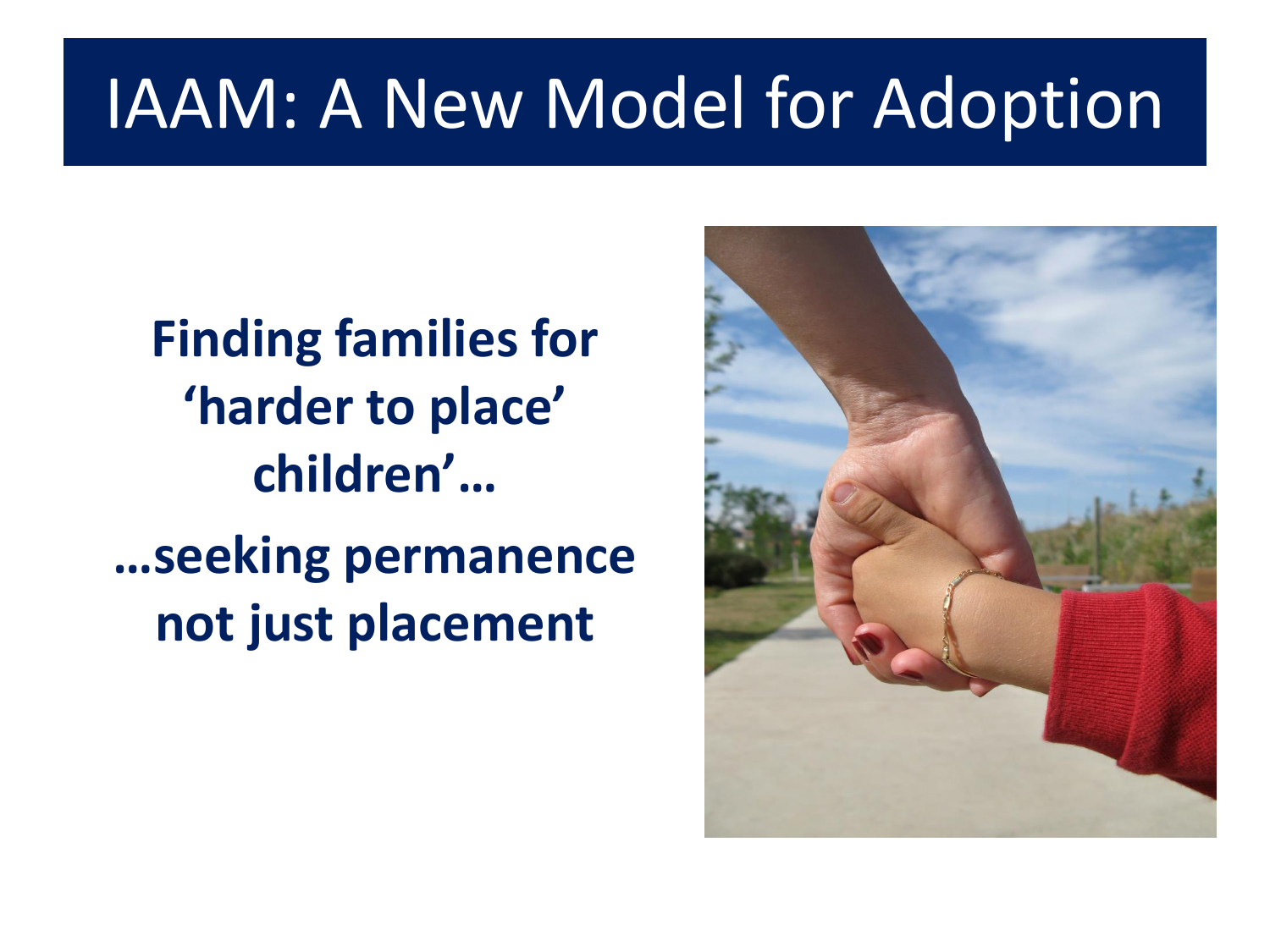

Source: Adoption Register; comparatives in red from AR 30 Sept 2011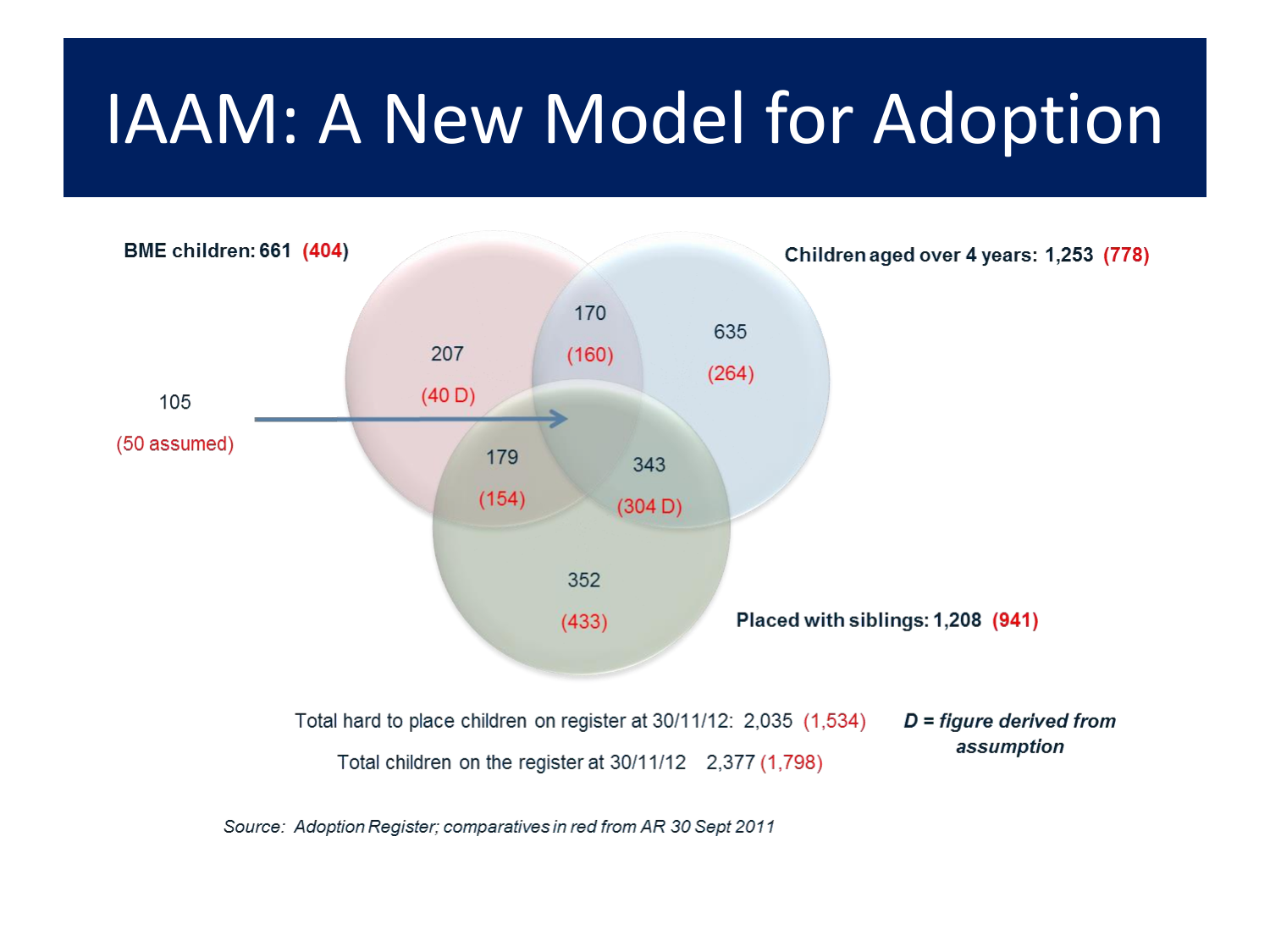#### ASSESSMENT

#### TARGETED FAMILY FINDING

#### THERAPEUTIC PARENTING SUPPORT

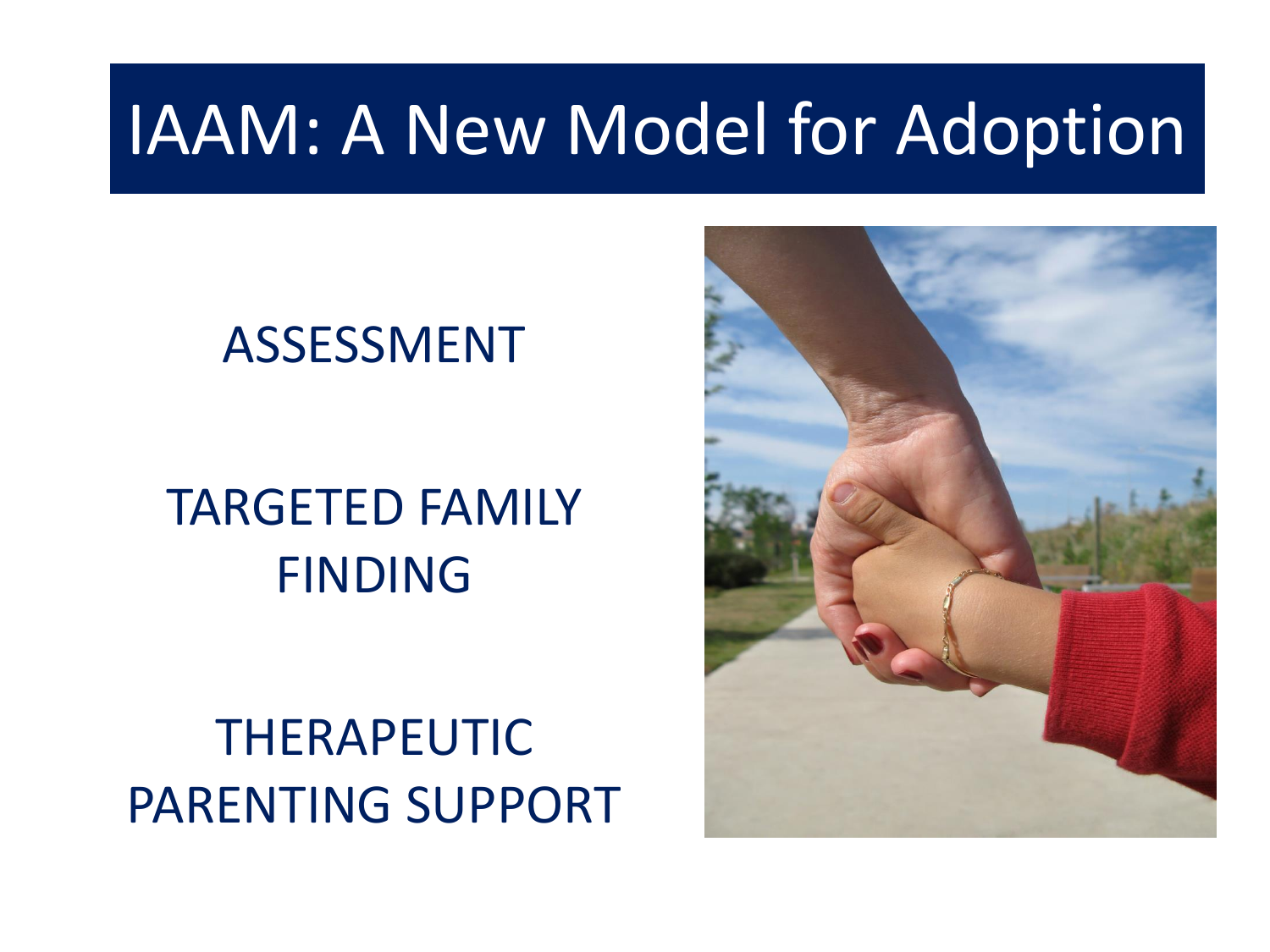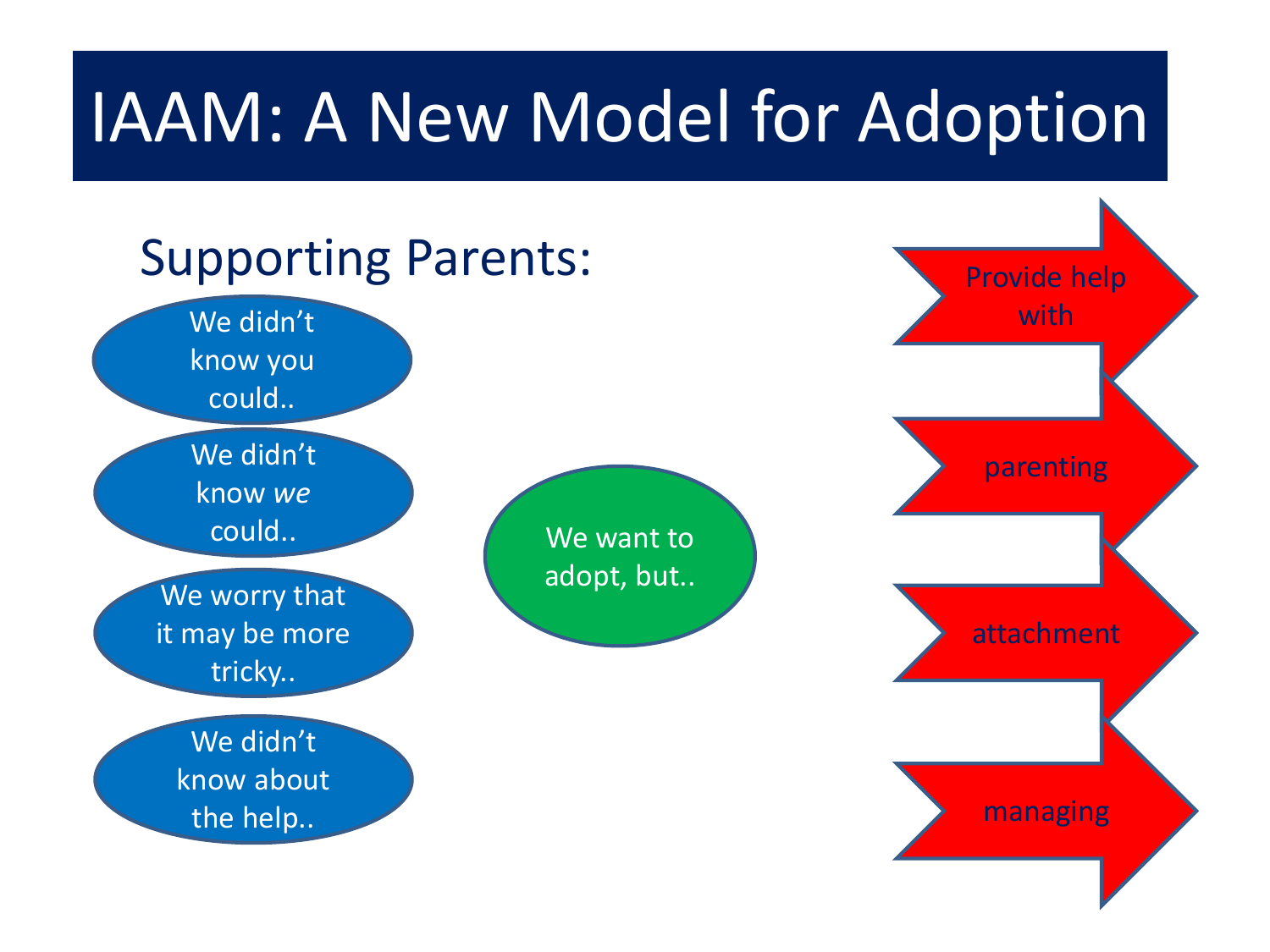**Meeting the Needs:**

Attachment Development Beliefs Trauma

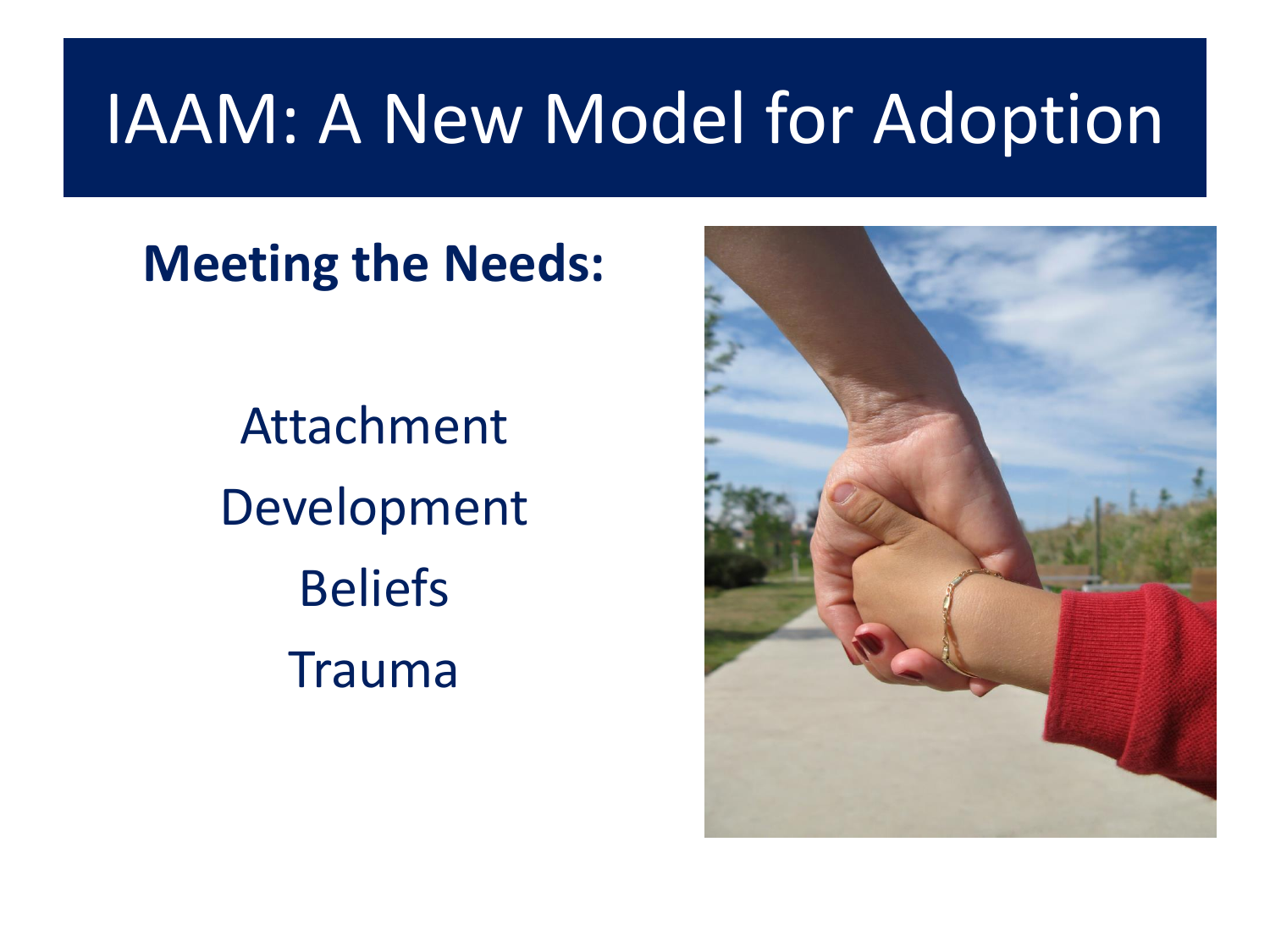**Each IAAM – funded adoption will be supported by the additional funding to provide:**

- $\checkmark$  assessment of the child's needs
- $\checkmark$  continuing training
- $\checkmark$  provision of emergency 24 hour support
- $\checkmark$  respite care
- $\checkmark$  access to an individual buddy or specific group support
- $\checkmark$  individualised therapy for the child/family as determined through a specialist
- $\checkmark$  assessment

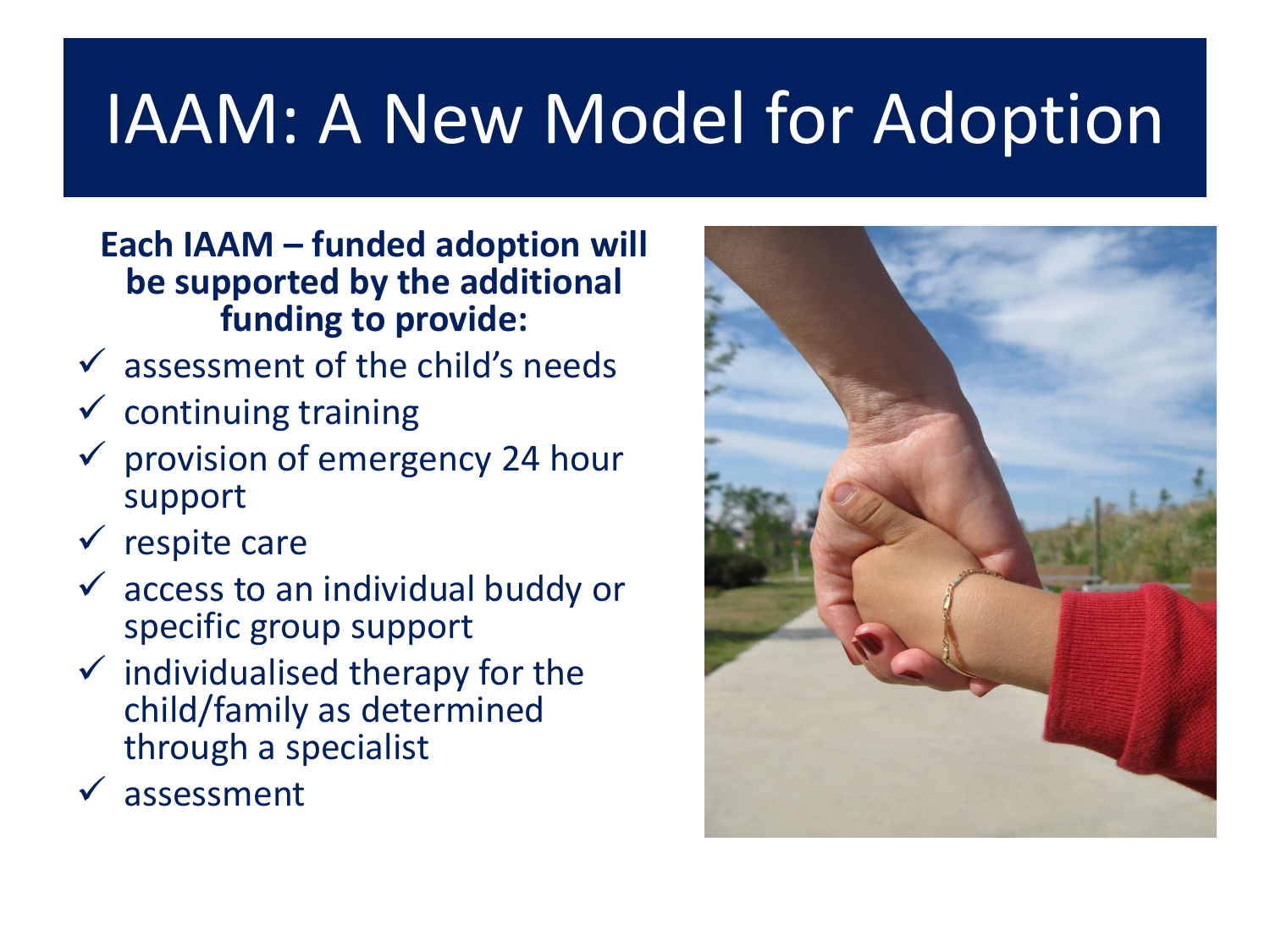**The continuing training will build on the training programmes which VAAs currently deliver but for SIBs will specifically include additional intensive training on:**

- $\checkmark$  Developmental re parenting
- $\checkmark$  Attachment
- $\checkmark$  The impact of early life trauma on brain development and subsequent behaviour
- $\checkmark$  Managing challenging behaviour
- $\checkmark$  Safe caring of children whose behaviour is particularly challenging
- $\checkmark$  The impact of secondary trauma, self care and managing stress as parents
- $\checkmark$  Additional modules specifically related to the needs of a particular child e.g. autism
- $\checkmark$  Appropriate training focussed on and involving other members of the adopter's household, and key members of the adopter's support network
- $\checkmark$  Appropriate training for those also involved in caring for the child, including a Learning Support Assistant, teacher, nursery staff.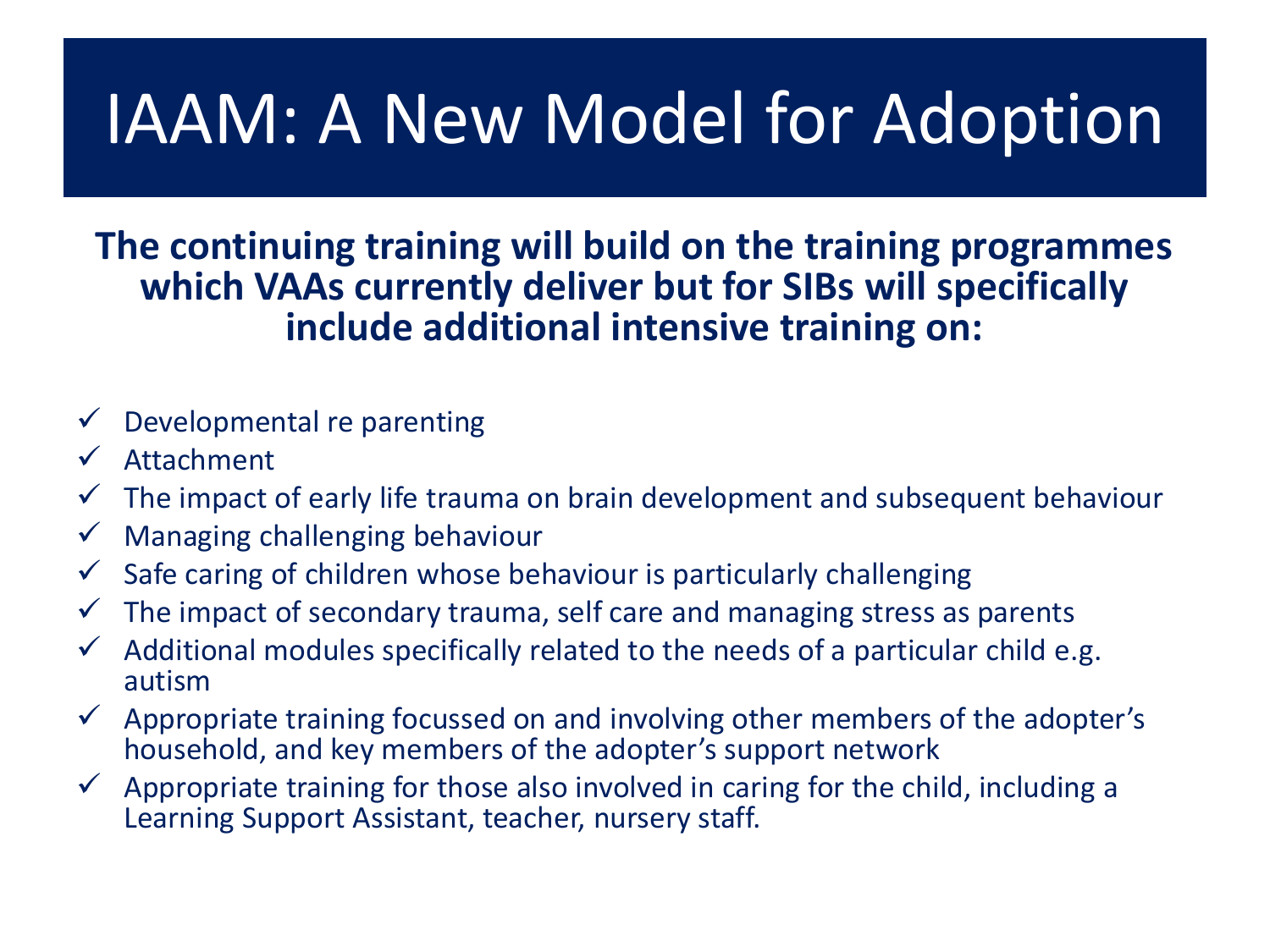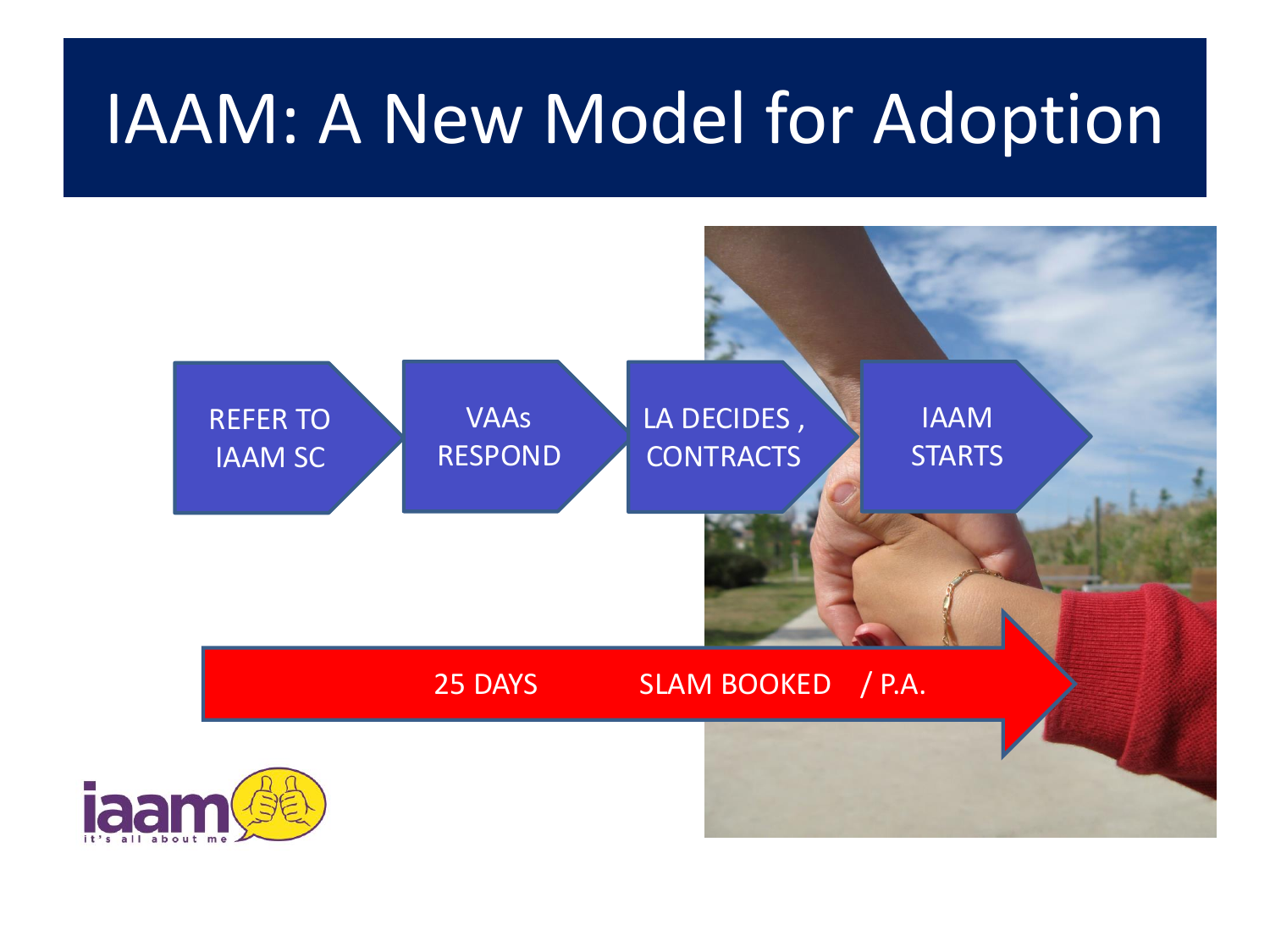| <b>Milestone</b>          | <b>Results Payment (£)</b> |
|---------------------------|----------------------------|
| <b>Registration</b>       | 8,000                      |
| <b>Placement</b>          | 23,000                     |
| <b>First Anniversary</b>  | 6,800                      |
| <b>Second Anniversary</b> | 15,800                     |

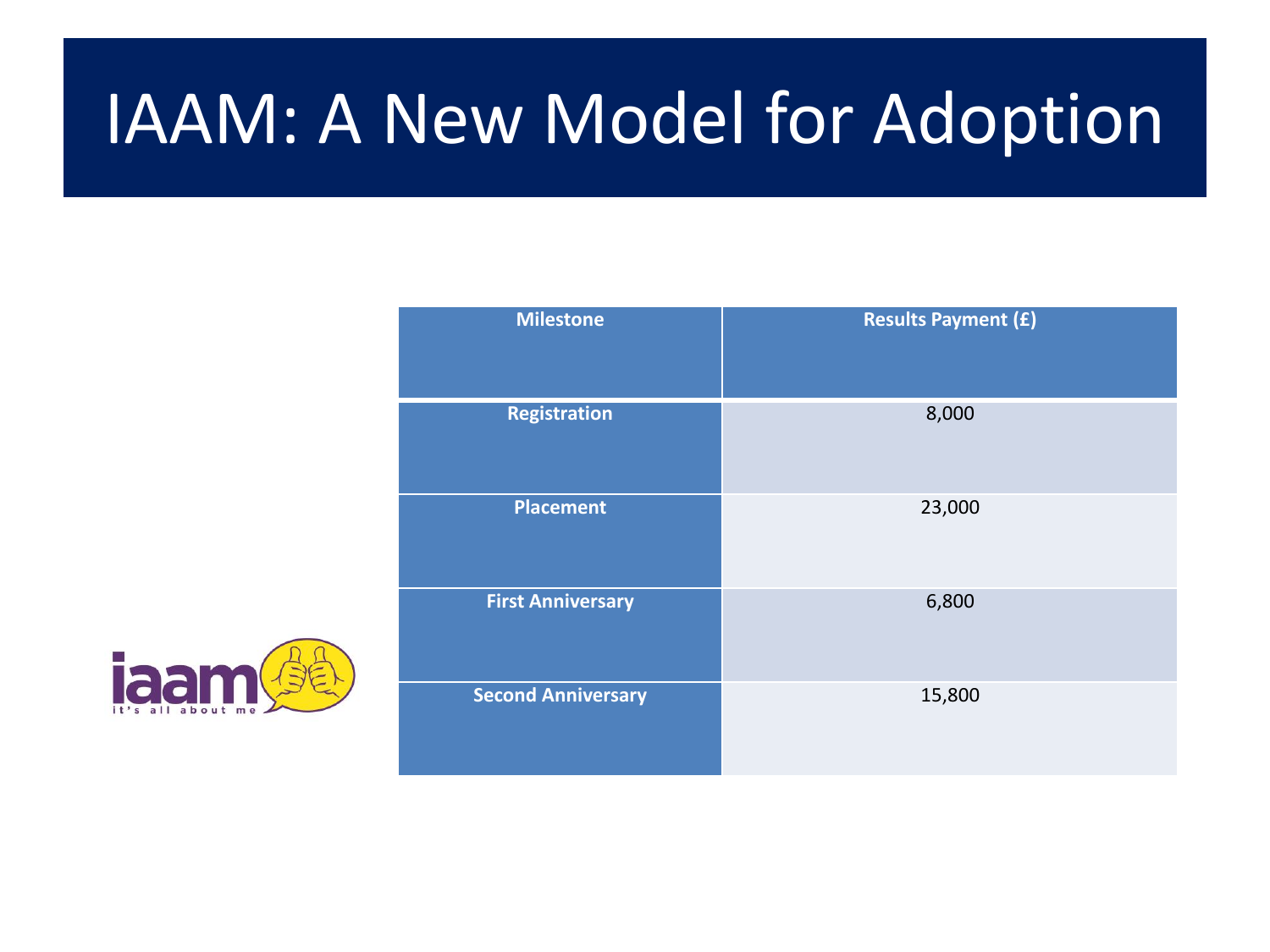Outcomes to performance indicators: finding "informed outputs"

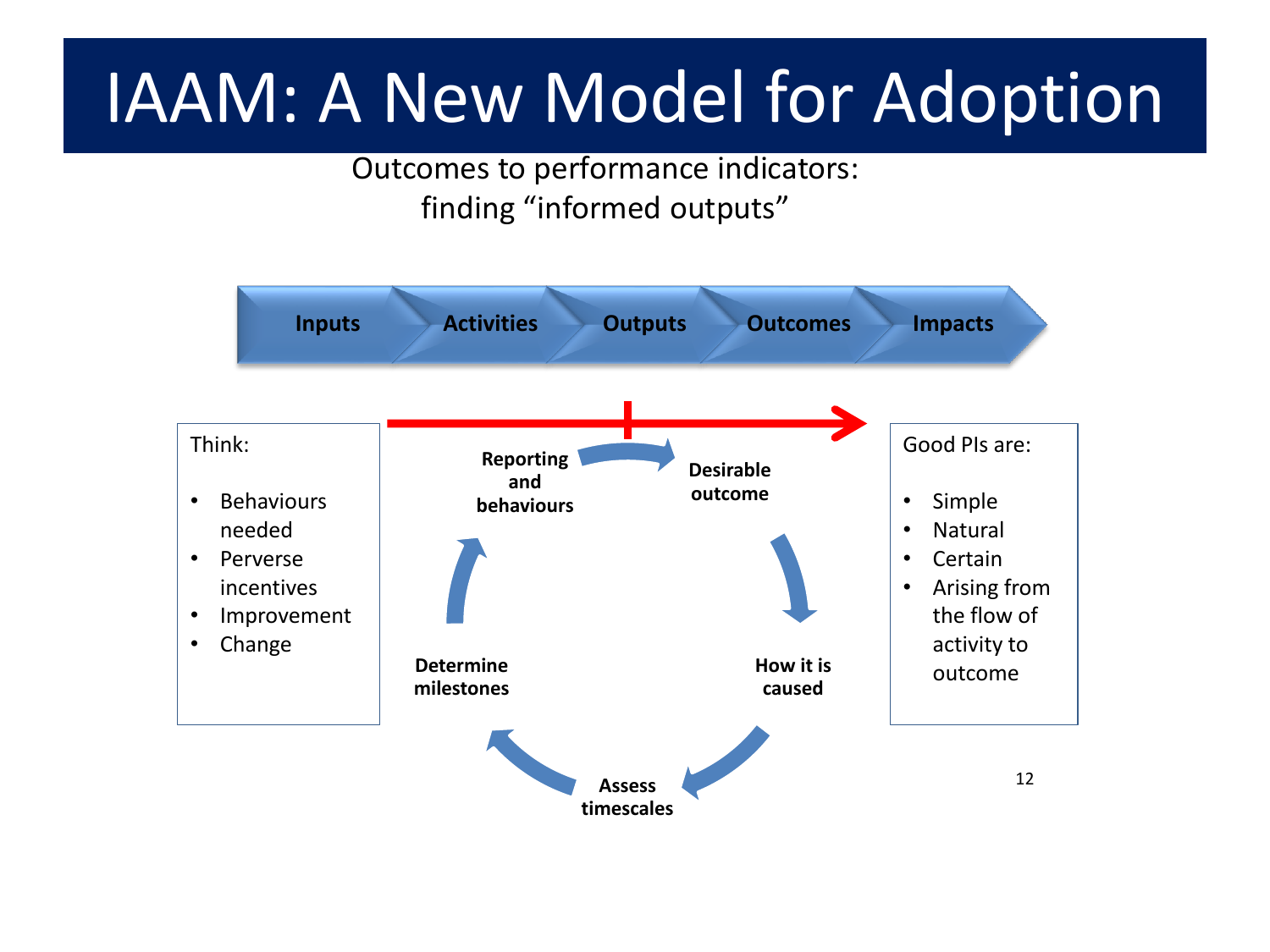Launched October 2014 First contracts December 2013 Over 50 Local Authorities engaging Over 50 children referred

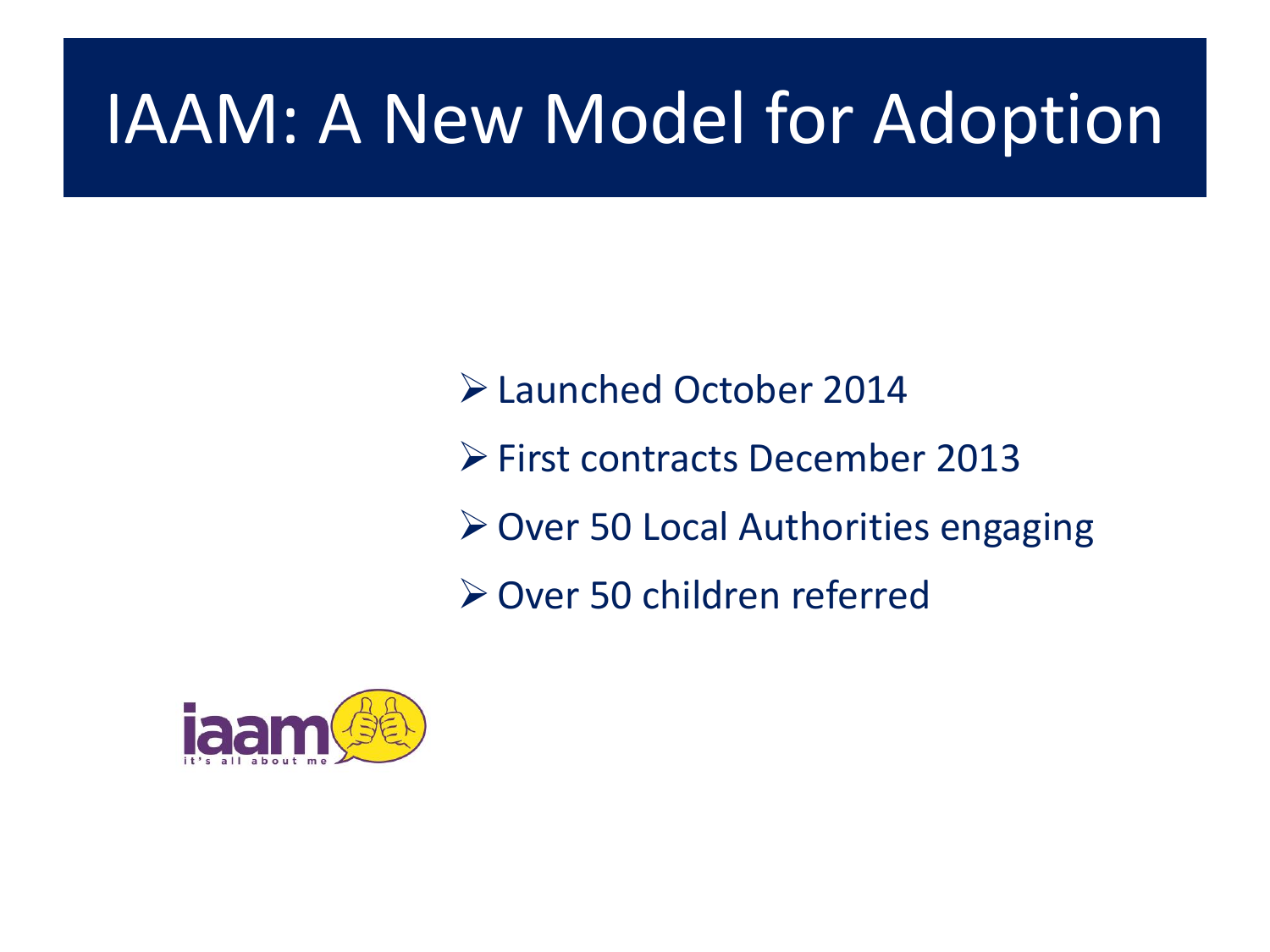Launched October 2013 First contracts December 2013 **≻ Over 60 Local Authorities engaging** Over 60 children referred